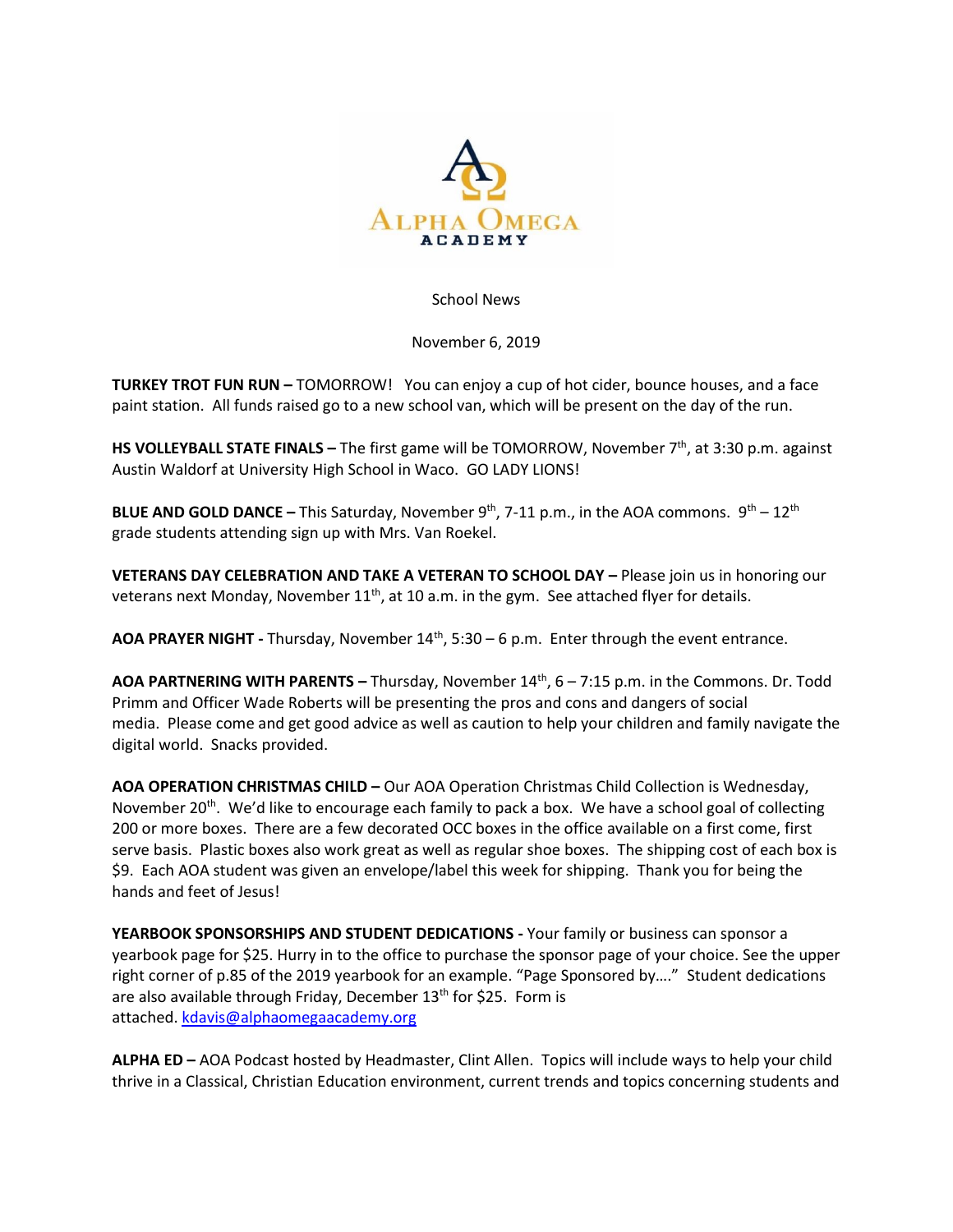parents, and AOA important updates. Guests will be included in the series. <https://anchor.fm/alphaed>

**LUNCH VOLUNTEERS –** Please remember that we need parent and/or grandparent volunteers each day to help serve lunch. If you, your spouse, or your parents serve a minimum of twice per semester, your child(ren) will receive a free dress day at the end of the semester. To sign up, please go to [https://signup.com/go/WWsCPuV.](https://signup.com/go/WWsCPuV)

**SPORTS TICKET PRICES –** Our AOA families and students may purchase game tickets in the front office up to 3 p.m. of game day. Prices are \$3 for adults and FREE for students. After 3 p.m. tickets must be purchased at the gate. The gate/event prices are \$5 for adults and \$3 for students. Football and volleyball passes (High School only) may be purchased in the front office for \$35. *(This offer does not include playoff games.)*

**YEARBOOK PICTURE APP –** If you have pictures from field trips or other school events that you'd like to share with the yearbook staff, please download the Balfour Image Share app (see below) and use "011740" for the project code and "lions" for the password.



**MR. ALLEN'S PARTNERING WITH PARENTS –** A parent resource section with links to helpful articles and/or videos each week. Check them out! We hope parents find them as helpful as we have.

<https://www.thegospelcoalition.org/article/no-epidural-strong-enough-for-pain-parenting/>

[https://www.thegospelcoalition.org/podcasts/tgc-podcast/parenting-eternity-amid-21st-century](https://www.thegospelcoalition.org/podcasts/tgc-podcast/parenting-eternity-amid-21st-century-challenges/)[challenges/](https://www.thegospelcoalition.org/podcasts/tgc-podcast/parenting-eternity-amid-21st-century-challenges/)

## **UPCOMING EVENTS**

- November 7 Turkey Trot Fun Run **/** Volleyball State Finals
- November 9 Interact Trash Bash **/** Blue and Gold Dance
- November 11 Veterans Day Celebration & Take a Veteran to School Day
- November 14 AOA Prayer Night **/** Partnering with Parents **/** Flat Stanley Performance @ AOA
- November 20 2<sup>nd</sup> grade field trip to Barrington Farms **/** 10<sup>th</sup> grade field trip to Medieval Times
- November 21 District Math Olympics